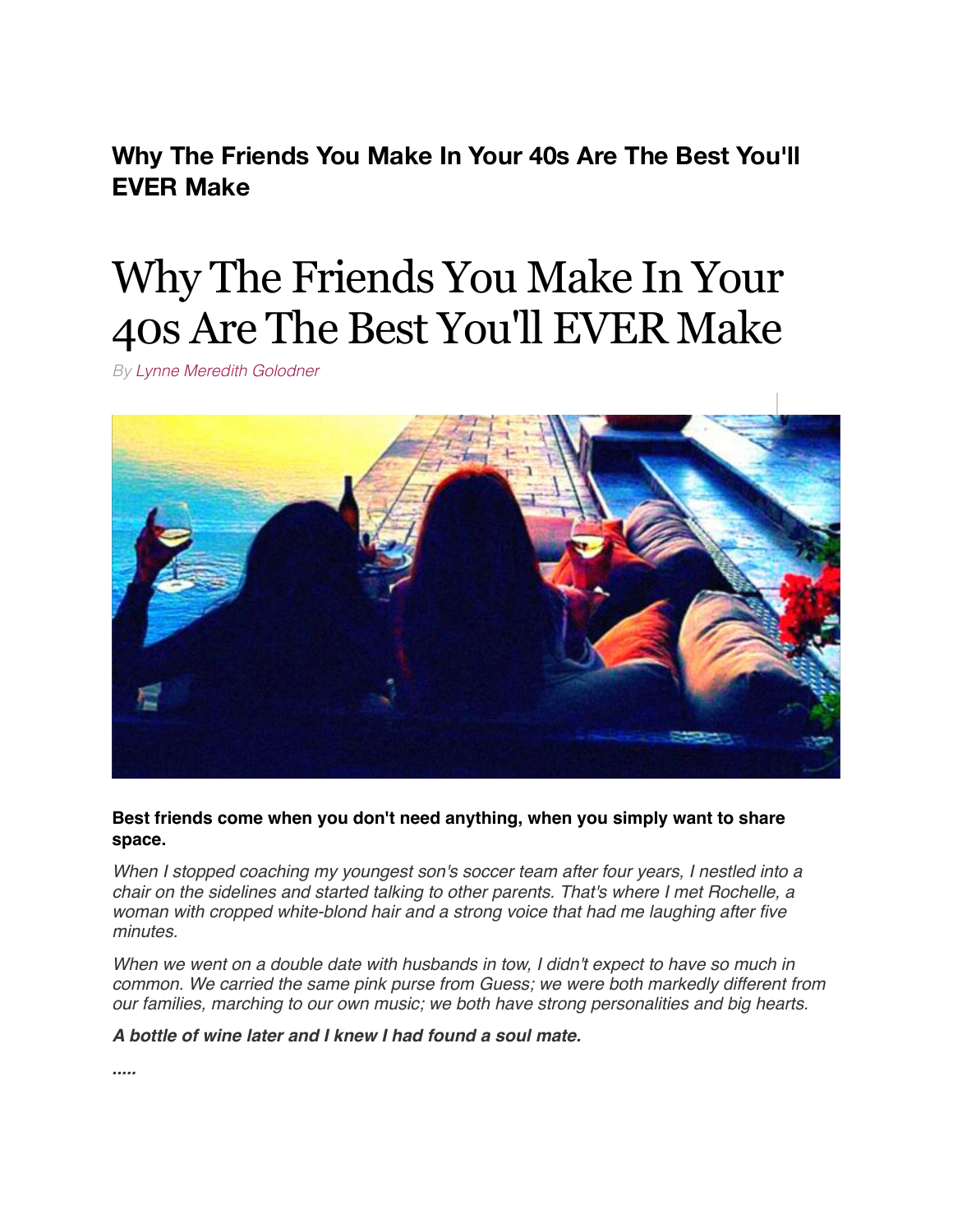One of the things that surprised me as I grew up was that the pettiness of childhood friendships and the follower-instinct of adolescence didn't change. Many peers simply grew into petty, gossiping adults or followers seeking the adult cool-crowd. (Think moms in Lululemons at drop-off every morning huddled in a closed circle, all best [friends](http://www.yourtango.com/2013197277/sex-6-valuable-lessons-having-friend-benefits) and chatting.)

I've never been able to follow the crowd. At times, that's led others to follow me but it's also put me into my own little box. I've been called uncool, weird and different.

# **But as an adult, I'm finally not alone.**

In my 20s, I was desperately looking for [love](http://www.yourtango.com/love) and in my 30s, I was desperately trying to keep [the wrong marriage but in my 40s, I finally have the confidence and the realization to chuck](http://www.yourtango.com/2015275253/6-reasons-marrying-mr-wrong-was-the-best-decision-i-ever-made) what doesn't work and cling to what does.

I know a lot of people but I can honestly say I have a select few very close friends. Those are the ones I'll tell anything to, turn to in my insecure moments, rant about my [husband,](http://www.yourtango.com/2013197121/marriage-i-put-my-husband-my-child) and sit beside when their kid is rushed to the emergency room.

# **They're the ones I want to travel with and the ones who won't pull any punches. If I'm silly or self-indulgent, they're likely to say so — and I offer the same in return.**

I met Jill at a coffee shop for a work meeting. She was a producer at a local TV station and I was looking to book my clients on the air. As we started talking, the professional veneer melted away.

She told me about her baking business and I told her about how my daughter won the local 4th of July baking contest the prior summer. She invited us over to bake with her and her same-age daughter. The girls scampered off to hang out and complain about their old iPhones and fuddy-duddy moms, while we stood in the kitchen gabbing.

She's also a strong personality and a woman who knows what she wants. She doesn't take crap and says what she thinks. I loved her immediately.

Through Jill I met Jaime, a pastor-yoga teacher whom I meet for a monthly lunch. We talk about spirituality, raising kids, marriage, and the similarities of our religions. (With how many friends can you talk about prayer and belief?)

### **In my 40s, I can't stand to be superficial.**

(Well, I never could; I want to say what I feel and believe and be around people who like me for it).

Sometimes, I think about how my life really started at 37, when I summed up the courage to get divorced and started thinking about what kind of life I really want to live.

I pondered whether I was making a difference in the world, since I didn't want to waste any more time doing things, or being around people, that bored me or didn't connect with my soul.

For so long, I'd lived according to other people's definitions: my parents, the religious community, [my ex-husband.](http://www.yourtango.com/200623/forbidden-desires) At 37, I found the courage to live MY life the way it suited me: with intellectual and spiritual integrity.

They say you have friends for a reason, a season or a lifetime. I've learned that the best